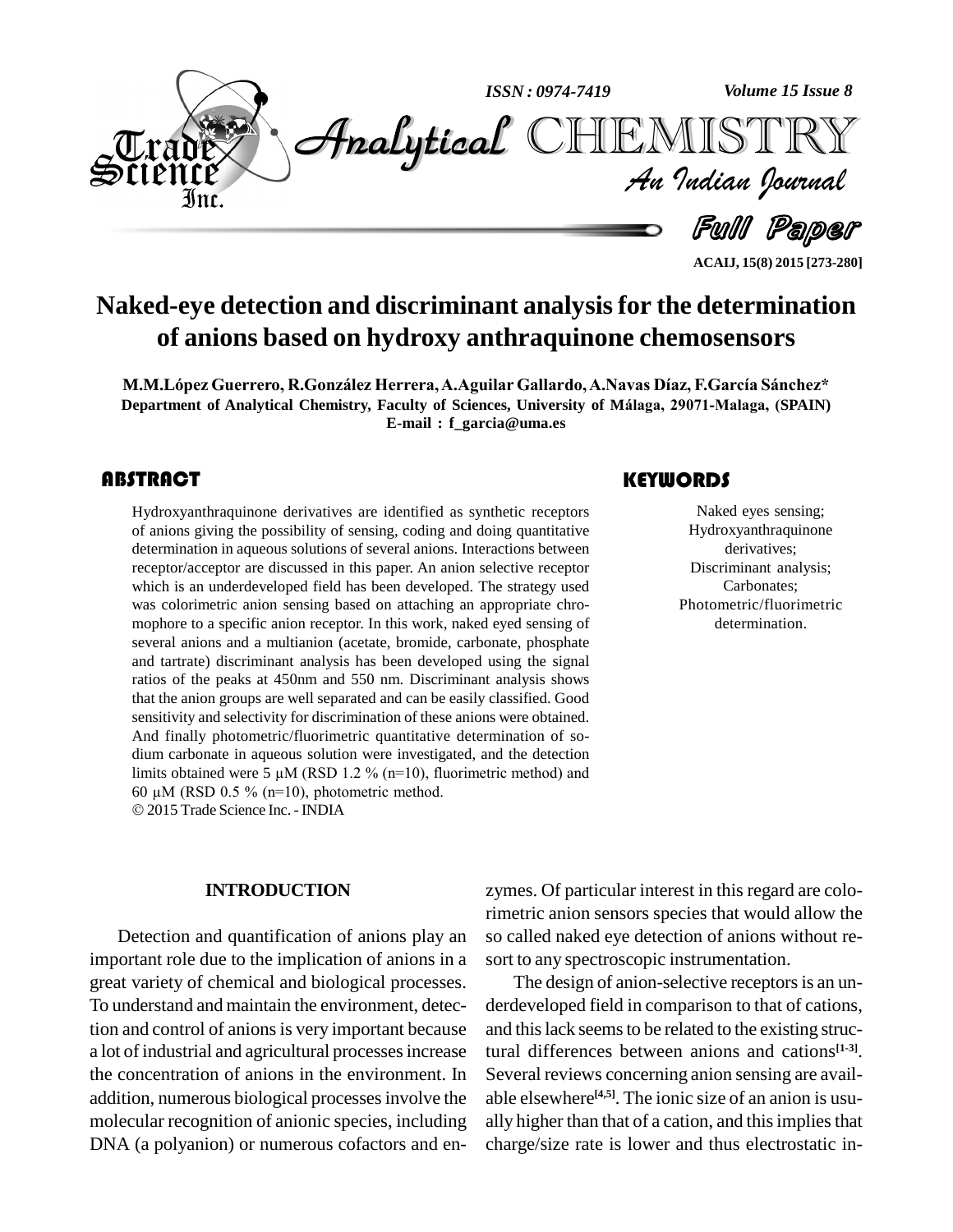# Full Paper

teractions anion/receptor are weaker. Of particular FUIT FEITURE<br>teractions anion/receptor are weaker. Of particular reportinerest in this regard are "colorimetric anion seninterest in this regard are "colorimetric anion sensors", species that would allow the so called naked eye detection of anions without resort to any spectroscopic instrumentation.

The strategy to prepare colorimetric anion sensing is the binding site-signalling unit approach, in which an appropriate chromophore is attached to a specific anion receptor<sup>[6]</sup>. The receptor can be positively charged or neutral but the attention of researchers in the chemistry of anion receptors is dedicated mostly to purely organic and neutral in their vast majority<sup>[7]</sup>. These chromophores may contain elec- to tron-withdrawing groups that can enhance the acidity of the anion binding subunit.

Colour changes, as signalling an event detected by the naked eye, are widely used owing to the low cost or lack of equipment required. Those chemosensors involve the binding of a specific anion substrate with receptor sites and a chromophore responsible for translating the receptor-anion asso ciation into an optical signal. This colour variation can be related to either structural or conformational changes in the receptor structure when a complex is formed or to the formation of a charge-transfer com plex **[3,8]**.

Hydrogen-bonding interactions are the key for the anion sensing<sup>[9]</sup>, and the low-polarity solvent sol dichloromethane is the selected one to maximize these interactions. Frequently, the solvent choices are ac etonitrile (ACN) or dimethylsulfoxyde (DMSO) be cause the analytical protocols can be easily performed in aqueous media.

*An*conjugated anthraquinone (AQ) moiety. In the case of hydroxyderivatives of anthraquinone, the more active positions acting as anion receptors are the 1,4,5-tri and 8 hydroxyanthraquinone (HA). The hydrogen bond knowled functionality, preferably two or more at a time, con-<br>ferred by this capacity of the –OH group, can facili-<br>differed functionality, preferably two or more at a time, contate the formation of a hydrogen bridge with the anion acceptor. The chromophoric subunit is the highly-

*Indian*<br>*Indian Indian*<br>*Indian*<br>*IISTRY*<br>*IISTRY* Multicomponent arrays rely on large, moderately **Chemi** sensitive sensor elements that can respond to a given analyte or mixture of analytes. In this respect some indicator dyes are ideal candidates to act as optical

CHEMISTRY COMPANY

reporter groups if they present some discrimination between analytes resulting in changes in colour. This fact can be used to signal either qualitatively or quantitatively the presence of particular analytes, in this case anions.

The signal units are arranged into a two-dimen sional format for sensing and each sensor element displays relatively low sensitivity and selectivity for a given analyte, but the multicomponent array generates a pattern of responses. The interpretation of fingerprints or patterns generated from the response of every sensor element is analysed by chemometric tools and used for the analysis of complex mixtures.

Aminoanthraquinone derivatives have proven their good capacities to detect several basic anions **[1,10]** in dichloromethane medium and in DMSO medium**[11]**.

Several anthraquinone reviews have been published covering both the analytical aspects (mainly related to cations detection) **[12]** and the photophysical behaviour of anthraquinone derivatives **[13]**. Kinetic **[14- 18]**, fluorimetric **[19,20]**, photometric **[21]**, or redox or acid-base indicators **[22,23]**, and several other analyti cal applications illustrate the various analytical im plications of anthraquinone derivatives in the last thirty years.

In respect the use of chemometric techniques to solve problems associated to discrimination of a set of data (photometric, fluorimetric) in order to isolate a group of data from the others, a lot of refer ences can be obtained in the published literature **[24]**.

In this research, it is presented the results obtained with some hydroxyanthraquinones as receptors of anions and the possibility to systematize their use for naked-eye detection and quantitative photo metric and/or fluorimetric quantification. To our knowledge, there are only a few reports of a colori metric chemosensor used to discriminate between different anions.

#### **EXPERIMENTAL**

#### **Chemicals and reagents**

Hydroxyanthraquinone (HA) derivatives were purchased from Sigma-Aldrich (Spain). Sodium salts of the anions used and acetonitrile and dimethyl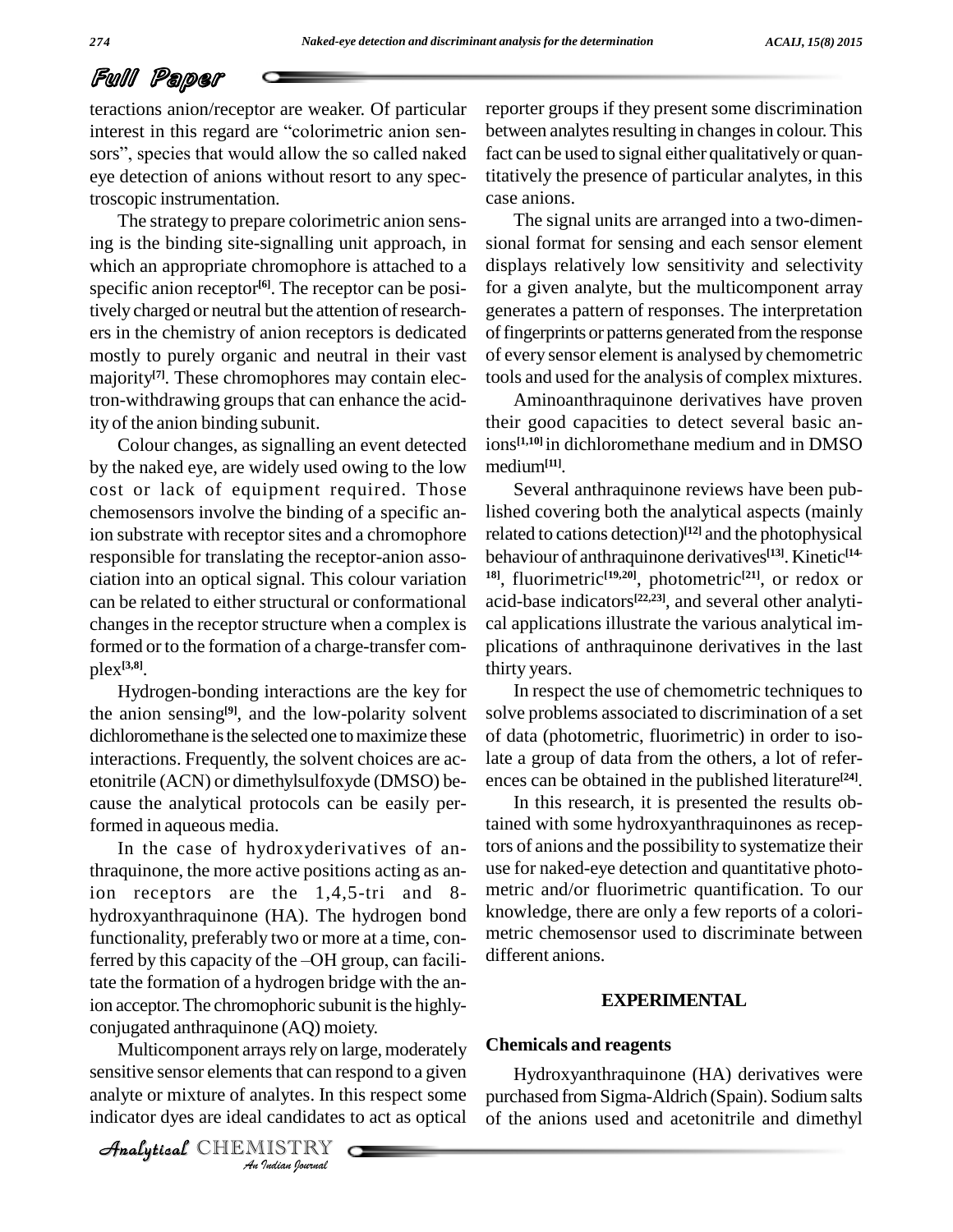sulfoxyde were acquired from Merck (Darmstadt, Germany). Deionized water was purified by a Milli- Q SP reagent water System (Millipore, Bedford, MA, USA). All the experiments were carried out at room temperature.

### **Apparatus**

Fluorescence measurements were performed in a Perkin-Elmer LS-50 spectrofluorometer (Concord, Canada). Spectrophotometric measurements were performed in a UV-240 Graphicord spectrophotom eter (Shimadzu Scientific Instruments, Inc., Colum bia, USA). ELISA plate reader Microplate Reader 2001, Whittaker Bioproducts(Promega, Wisconsin, USA).

#### **RESULTSAND DISCUSSION**

In the quantitative photometric and fluorimetric determination, a multianalyte detection and coding has been used. For this, several anthraquinone re ceivers were placed in a spatial format to allow simultaneous detection and evaluation of multiple chemical information. The arrangement used in the data acquisition is based in plate well frame and signal acquisition was made with a transmission plate reader (ELISA plate reader Microplate Reader 2001, Whittaker Bioproducts).

Four selected coloured hydroxyanthraquinones were added to eight different plate wells and the interaction of the receptor anthraquinone and the nonspecific visible anion signal was originated, hence, each well became a sensor element.

Every 5 minutes for 90 minutes the absorbance ratios at two wavelengths A450/A550 of each well were measured. The data obtained were used to make a linear discriminant analysis to determine whether a given HA candiscriminate between five different anions. Discriminant analysis is a multivariate statistical procedure that mathematically defines a spe cial discriminant function to separate study anion groups by one classification variable. A statistical program was used for discriminant analysis (Statgraphic 5.1). Thus, different groups were ca pable of being discriminated by different anthraquinones and finally, the combination of these

mixtures made possible to determine more than one analyte at a time.

### **Visualsensing of anions**

On the other hand, a naked-eye anion recognition by anthraquinone hydroxy derivatives was used, as well. Although hydrogen bridge interactions are fundamental to the success of the sensing of anions, and the solvent dichloromethane allows these interactions to be maximal, color changes are also ob served in more polar solvents, such as DMSO or ACN, and this allows the performance of measure ments in aqueous media, as well. Because of this was chosen these solvents to maximize these inter actions, and it was found that a discernable colour based response was observed when more polar sol vents, namely ACN and DMSO, were used. Colorimetric sensors are especially attractive if the anion can be detected by naked-eye, without the use of dedicated instrumentation and therefore having ad vantages over other molecular sensors.

#### **Naked-eyed anion recognition**

The colorimetric selective sensing ability of the anthraquinone receptors with anions in DMSO and ACN was monitored byUV-Vis absorption and fluorimetric measurements and by the naked eye obser vation. The anions were added as salts to the ACN and DMSO solutions of the receptors.

Interestingly, the colour of the solution of receptors was changed from its initial colour to different colours, visible to the naked eye (Figure 1, 2 and 3). The interaction of receptors with anions was investigated in detail through the UV-Vis spectroscopic titration, and fluorimetric spectral behaviours were observed Figure 4.

subunit in the anthraquinone skeleton, promoting *Indian*<br>*Indian Indian*<br>*IISTRY*<br>*Indian hournal* bathochromic shifts associated to changes in elec-Initially we focused on 1-, 1,8-, 1,5- and 1,2,5,8 hydroxyanthraquinones as potential off-the-shelf anion sensors because they contain donor -OH groups properly positioned to bind an anion by cooperative hydrogen-bonding interaction and a chromophoric tronic properties as a result of interactions with a bounded anionic substrate that promotes charge transfer effects.

**Analytical** CHEMISTRY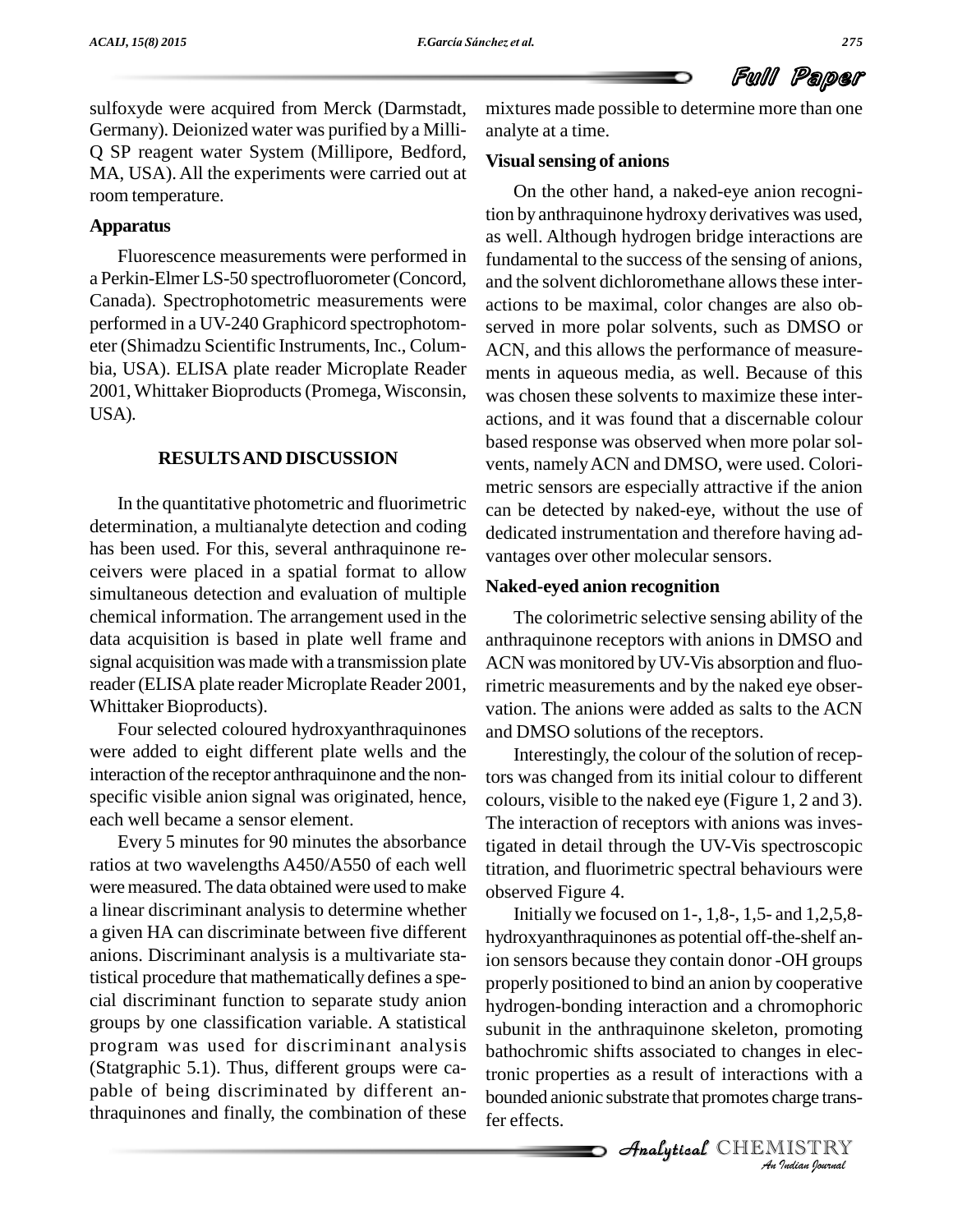# Full Paper

Chemically/biologically important anions such as carbonate, phosphate, citrate, acetate, oxalate or tartrate in aqueous/acetonitrile (ACN) or dimethylsulfoxyde (DMSO) media were the main objective of the present study.

bonate, bicarbonate, phosphate, biphosphate, citrate, tartrate and acetate), excepting Cl<sup>-</sup>, Br and oxalate  $(1x10<sup>4</sup> M)$  in ACN showed dramatic changes in colour (Figure 1 and 2). The changes could be detected by the naked eye.Figure 3 shows changes in colour using as solvent DMSO.

Optical inspection of solutions of compounds ([quinone] =3.3x10<sup>-4</sup> M and [anion] =1x10<sup>-3</sup> M (car-



**Figure 1 : Photograph showing the color of dilute solutions of 1,8-DHA inACN [quinone]=3.3x10 -4 M and**  $\textbf{[anion]} = 1 \text{x} 10^{-3} \text{M}$ , excepting Cl-, Br- and  $\text{o} \text{x} \text{a} \text{late} (10^{-2} \text{M})$ 



**figure 2 : Photograph showing the colour of dilu<br>
and ([anion]= 1×10<sup>-3</sup>M for all minus 1×10<sup>-2</sup> M for -2 M for Cl -, Bl -, oxalate.**



*C*<br> **Indian I** and **I** and **I** and **I** and **I** and **I** and *I* and *I* and *I* and *I* and *I* and *I* and *I* and *I* and *I* and *I* and *I* and *I* and *I* and *I* and *I* and *I* and *I* and *I* and *I* and *I* and Figure 3 : Photograph showing the color of dilute solutions of 1,5-DHA (1), 1,2,5,8-THA (2) and 1,8-DHA (3) in DMS. ([quinone]=3.3x10<sup>-4</sup> M) and ([anion]=1x10<sup>-3</sup> M] for all excepting Cl-, Br- and oxalate that was 1.10<sup>-2</sup> M). Files notation: A) AQ pure, B)CO<sub>3</sub><sup>2</sup>, C) HCO<sub>3</sub>, D)Cl<sup>+</sup>, E)Br<sup>+</sup>, F)HPO<sub>4</sub><sup>3,</sup> G) H<sub>2</sub>PO<sub>4</sub><sup>2</sup>, H) acetate, I)citrate, J) tartrate, K) oxalate.

CHEMISTRY COMPANY

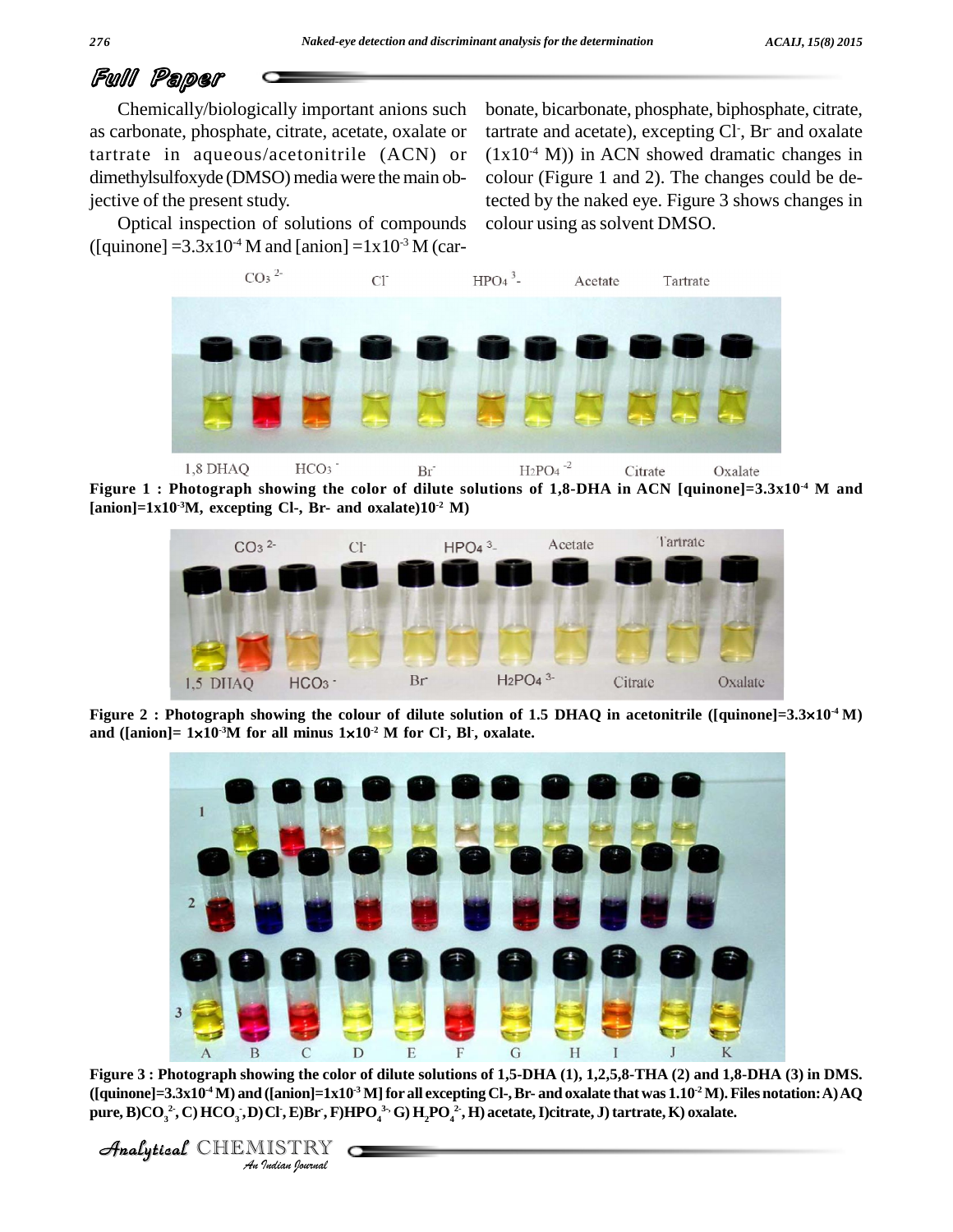Figure 1 shows the colour of dilute solutions of 1,8-DHA in ACN with the anions indicated in the figure caption; Figure 2 shows the colour of the different solutions with 1,5-DHA in ACN; and Figure 3 arranges the pictures of 1,8-, 1,5- and 1,2,5,8 hydroxyanthraquinones in DMSO with the same anions.<br>As it can be seen, 1,8-DHA in ACN is more se-

lective and only carbonate, bicarbonate and bibasic phosphate show the sharpest changes because of their highest basic character. Similar reactions are present in 1,5-DHA, but the colour changes are less pro nounced. As it is shown in Figure 3, 1,5-, 1,2,5,8 and 1,8- hydroxyanthraquinones in DMSO achieve  $\frac{\text{trraquinone with different concentrations of carbon-}}{\text{ateanon, from 0 to 5000 }\mu\text{M} \text{ are shown in Figure 4.}}$ a wider range of colour changes with the anions studied, especially in the case of 1,2,5,8-DHA. From the analytical point of view, this HA is a bad selec-



**Figure** 4 : Absorption spectra of 1,8-DHA 3.3 x  $10^{-4}$  M in **ACN and several concentrations of aqueous sodium car figure 4 : Absorption spectra of 1,8-DHA 3<br>ACN and several concentrations of aqueou<br>bonate from 0 to 5000 µM** 



**and several aqueous solutions of anions**

tive anion reagent. We can take advantage of this situation if a combination between molecular rec ognition and discriminant analysis is made. It allows the classification of the obtained data and their use as identification criteria.

## **Determination of carbonate in some water samples**

The interaction of compounds with the anions was investigated through spectrophotometric and fluorimetric titrations, by adding a standard solution of each salt in ACN. Changes in UV-vis spectra of the free receptor and for the titration of anthraquinone with different concentrations of carbon of the free receptor and for the titration of an-<br>thraquinone with different concentrations of carbon-<br>ate anion, from 0 to 5000  $\mu$ M are shown in Figure 4.

The 1,8 DHA fluorimetric behavior against each anion studied is shown in Figure 5. Every of these experiments were carried out inACN solutions. The anthraquinone receptor solution  $3.3 \, 10^{4}$ M was treated with the representative anions carbonate, bi carbonate, oxalate, acetate, tartrate, citrate and phos phate.

As it has been written before, the 1,8-DHA/car bonate reaction gives the best conditions to be used as the basis of quantitative photometric and fluori metric procedures. In The photometric measure ments, containing concentrations of 1,8-DHA 3.3x10 <sup>4</sup>M and carbonate concentrations in the range of 50ments, containing concentrations of 1,8-DHA 3.3x10<sup>4</sup>M and carbonate concentrations in the range of 50-<br>500  $\mu$ M resulting in linear fits with R<sup>2</sup> =0.997, de-<sup>4</sup>M and carbonate concentrations in the range of 50-<br>500  $\mu$ M resulting in linear fits with R<sup>2</sup> =0.997, de-<br>tection limit of 60  $\mu$ M and RSD of 0.5 % (n=10).

Changes in the absorption spectrum of anthraquinone itself was found upon the addition of any of the analytes tested. These spectral changes were particularly dramatic in the case of tartatre and phosphate, being sufficiently large that these spe cies were found to function as an effective colori metric anion sensor.

solved in 100 µL of ACN and aqueous *I*<br>*I*<br>*Intensity at*<br>*IISTRY*<br>*IISTRY*<br>*Indian Iournal* Solved in TOO  $\mu$ D of ACTN and aqueous soutum cat-<br>bonate in the range of concentrations between 1-50 In the case of the fluorimetric measurements, a linear range with a coefficient R<sup>2</sup>=0.998 was obtained. This calibration curve was obtained by placing within each well, 100  $\mu$ L of 1,8-DHA 10<sup>-4</sup>M distained. This calibration curve was obtained by plac- $-4M$  distained. This calibration curve was obtained by placing within each well,  $100 \,\mu\mathrm{L}$  of  $1,8$ -DHA  $10^{4}\mathrm{M}$  dissolved in  $100 \,\mu\mathrm{L}$  of ACN and aqueous sodium cared in  $100 \mu L$  of ACN and aqueous sodium car-<br>te in the range of concentrations between  $1-50$ <br>and measuring the fluorescence intensity at Îonate in the range of concentrations between 1-50<br>M and measuring the fluorescence intensity at<br> $\epsilon_{\text{exc}}$ =475 nm,  $\lambda_{\text{em}}$ =550 nm. The detection limit ob-**Figure** 5: **Emission spectra**  $(\lambda_{\text{av}}=475 \text{ nm})$  of 1,8-DHA<br> **Figure** 5: **Emission spectra**  $(\lambda_{\text{av}}=475 \text{ nm})$  of 1,8-DHA<br> **Figure** 5: **Emission spectra**  $(\lambda_{\text{av}}=475 \text{ nm})$  of 1,8-DHA<br> **A**  $=475 \text{ nm}$   $\lambda = 550 \text{ nm}$  T

**Analytical** CHEMISTRY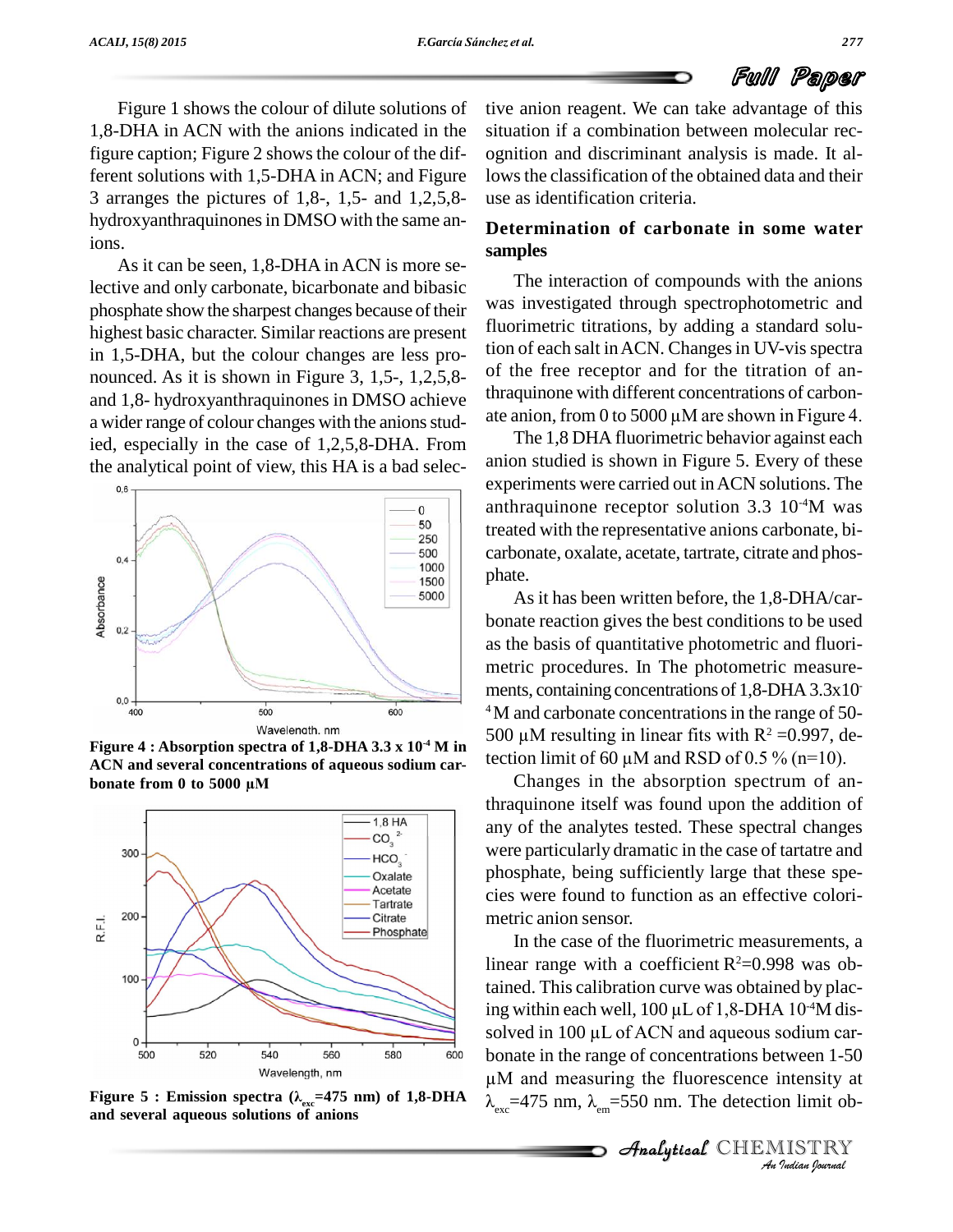| <b>Photometric</b> |                               |                                            |                        | <b>Fluorimetric</b>           |                        |                          |
|--------------------|-------------------------------|--------------------------------------------|------------------------|-------------------------------|------------------------|--------------------------|
| <b>Samples</b>     | <b>Added</b><br>$[CO32]$ (mM) | Found<br>$\left[\text{CO}_3^2\right]$ (mM) | <b>Recovery</b><br>(%) | <b>Added</b><br>$[CO32]$ (mM) | Found<br>$[CO32]$ (mM) | <b>Recovery</b><br>(%)   |
| Sea water          | $\theta$                      | $2.33 \pm 0.03$                            | $\qquad \qquad -$      | $\mathbf{0}$                  | $2.25 \pm 0.04$        | $\overline{\phantom{m}}$ |
|                    | 25                            | $25.7 \pm 0.02$                            | 93.5                   | 25                            | $26.7 \pm 0.05$        | 97.8                     |
|                    | 50                            | $51.3 \pm 0.08$                            | 97.9                   | 50                            | $50.3 \pm 0.03$        | 96.1                     |
|                    | 150                           | $161.89\pm0.02$                            | 106.4                  | 150                           | $- -$                  | $- -$                    |
| River water        | $\theta$                      | $0.97 \pm 0.007$                           | --                     | $\overline{0}$                | $1.00 \pm 0.001$       | --                       |
|                    | 25                            | $23.1 \pm 0.02$                            | 88.5                   | 25                            | $25.7 \pm 0.09$        | 98.8                     |
|                    | 50                            | $53.10\pm0.01$                             | 104.3                  | 50                            | $51.3 \pm 0.03$        | 100.6                    |
|                    | 150                           | $163.00\pm0.03$                            | 108.0                  | 150                           | --                     | --                       |

**TABLE 1 : Analytical applications. Comparison of analytical performance data**

tained was  $5 \mu$ M and precision, in terms of RSD, was 1.2 % (n=10).

The applicability of the proposed method was assessed by the analysis of two environmental waassessed by the analysis of two environmental wa-<br>ter samples, river and sea water. Recovery values from 88.5 to 108.0 % of the carbonate added to sea  $\overline{\phantom{a}}$  o and river water samples were obtained.

From the results in TABLE, 1, it was found that, the concentration values of the carbonate added to sea water and river water samples were recovered by using both methodologies, photometric or fluori metric measurements. Furthermore, in the sea water case, the accuracy achieved for the spiked samples demonstrates that the method is not affected by high salinity (approximately  $35g 1<sup>-1</sup>$ ), and consequently  $\frac{1}{2}$  left offers accurate determination of analytes in sea water samples. For comparison, the analytical perfor mance data of both methods reported in TABLE, 1 are rather similar.

#### **Multi anion discriminant analysis**

as it was independent of the concentration of HA, we guess *I* the concentr<br>bsorbance at<br>us there is onl<br>esponding an<br>*I*ISTRY Furthermore, amulti anion discriminative analysis was developed. In this, a linear discriminated analysis (LDA) was performed, where a given HA can discriminate between several different anions. For this measure the absorbance of the solutionsAQ-anion was mea sured at two different wavelengths (450 and 550 nm) every 5 minutes for 90 minutes. At the beginning there were two classification variables(A450 andA550), but calculated the ratios of absorbance at these two wavelengths  $(A450/A550)$ , thus there is only one variable of classification and the corresponding anion groups to dis-

 $\mathcal{A}$ nalytical  $\mathbb{CHEMISTRY}$ 



**Figure 6 : Plot of discriminant functions for 1-HA, five anions and pure HA**

criminate.

This procedure was applied to classify different anions into different groups by using the signal ratio of the peaks at 450 and 550 nm. This chemometric tech nique was adopted to systematically classify different anions based on their spectra. Twelve replications of each anion were used for calibration and validations models. For each sample, nine of 12 measurements were used for the development of calibration model and rest for validation. Hence a total of 54 individual samples were used for calibration and 24 for validation. The statgraphics program defines a special dis criminant function to separate study anion groups by one classification variable (ratios of signals at 450 nm and 550 nm); each of them makes an independent contribution to the overall discrimination.Takinginto con sideration the effect of all quantitative variables, this discriminant function produces the statistical decision for guessing to which subgroup of classification variable each subject belongs. The discrimination procedure produces quantitative variables. Figure 6 shows 2D plots to aid the visual interpretation of group differences.

Full Paper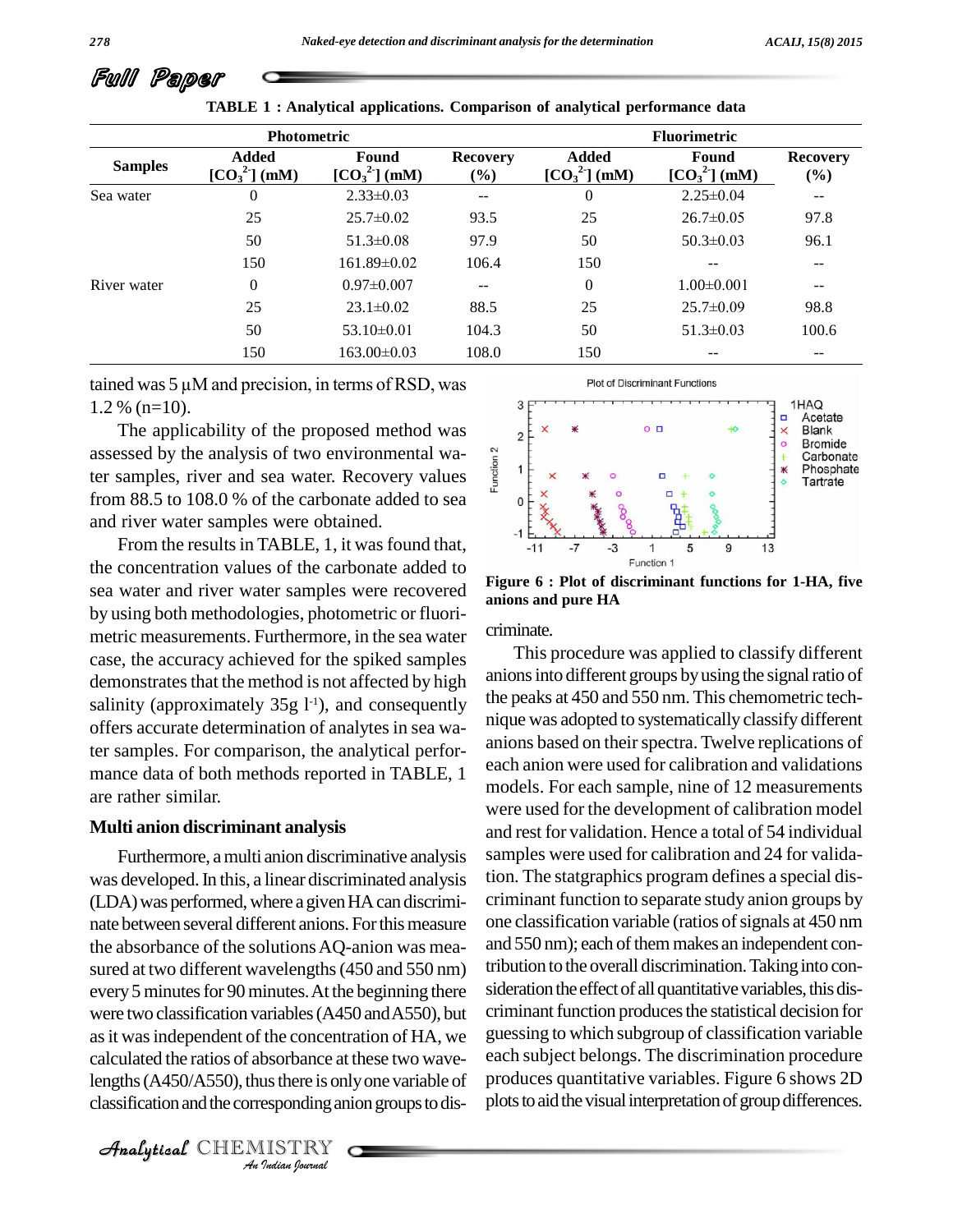The purpose of this representation is to separate the classes asmuch as possible. Thus, when observations are plotted, observations belonging to the same class are grouped together. The signal ratio of A450/A550 were used as *X* variables, while the *Y* variables were associated with the six different anion (one different *y* variable for each anion group)

Figure 6 shows the classification model of LDA for different anions based on the ratio of signal at 450 and 550 nm. For example, observing the tartrate group (green rhombuses) it can be seen that it is situated more to the right, in the area of the large positive values of the function, whilst the phosphate group (brown stars) al ways appears to the left with low negative values.

Validation tests were performed and values of  $\mathbb{R}^2$ were more than 0.95 for all discriminant analysis. High correlation between measured and predicted classes and low prediction errors were obtained. The defined LDA model was applied to classify the 6 anion samples (4 replicates from each class) of the external validation subset.The validation samples, a 100% correct classification was achieved and all the anion were correctly matched to the 6 corresponding groups.These results confirmed that the predictive ability of the developed classification model was very good.

Based on the results obtained, it is believed that the use of appropriate off the shelf molecular entities could provide a generalized new approach to anion sensing.While in some occasion lack the specificity inherent in more sophisticated approaches to anion detection, based on the specific receptor de sign, the fact that some inherent discrimination between anionic analytes is observed, coupled with its low cost, leads to suggest that this new approach could find application in a variety of areas. This naked eye is not limited to laboratory samples but was also found to work for sea water obtained from the sea water. This observation led us to suggest that this particular species could prove useful as anion sensor.

#### **CONCLUSIONS**

To summarize,hydroxyanthraquinones derivatives show good characteristics to act as anion receptors [14] F.G.Sanchez, A.N.Díaz, M.Santiago, F.Grases; promoting colour and fluorescence changes. The de-

tection by the naked eye of the colour change may be a test to recognise the presence of anions in aqueous solutions. These anthraquinones compounds proved to be a colorimetric anion sensorwhich shows a selective coloration for each anion in ACN and DMSO. Dis criminate analysis allowed the classification of different anions which react with different hydroxyanthraquinones based on colour changes. LDA method was able to discriminate accurately the different anions, with a predictive ability of 100 %, and could be used as a rapid procedure for determination of them. Two methods for determining quantitative carbonate anions have been developed in this article, a photometric and a fluo-<br>rimetric method. The detection limit and precision,<br>for both methods, are good enough, 50  $\mu$ M and 1.2 rimetric method. The detection limit and precision, % respectively, for the fluorimetric method, and 60 for both methods, are good enough, 50  $\mu$ M and 1.2 M and 0.6 % for the photometric method.

#### **REFERENCES**

- **[1]** L.Yi-Shan, T.Guan-Min, L.Chi-Yung, C.Yen-Tzu, Y.Yao-Pin; New J.Chem, **33**, 860 **(2009)**.
- **[2]** L.F.Capitan-Vallvey, E.Arroyo-Guerrero, M.D.Fernandez-Ramos, F.Santoyo-González; Anal.Chem., **77**, 4459 **(2005)**.
- **[3]** P.D.Beer, P.A.Gale; Angew.Chem.Int.Ed.Engl., **40**, 486 **(2001)**.
- **[4]** F.P.Schmidtchen, M.Berger; Chem.Rev., **97**, 1609 **(1997)**.
- **[5]** M.M.G.Antonisse, D.N.Reinhoudt; Chem.Commun., **4**, 443 **(1998)**.
- **[6]** D.W.Yoon, H.Hwang, C.H.Lee; Angew.Chem.Int.Ed., **41**, 1757 **(2002)**.
- [7] V.Armendola, M.Bonizzoni, D.Esteban-Gómez, L.Fabrizzi, M.Licchelli, F.Sancenon, A.Taglietti; Coord.Chem.Rev., **250**, 1451 **(2006)**.
- **[8]** P.A.Gale; Coord.Chem.Rev., **213**, 79 **(2001)**.
- **[9]** Ch.Suksai, T.Tuntulani; Top.Curr.Chem., **255**, 163 **(2005)**.
- **[10]** H.Miyaji,J.L.Sessler;Angew.Chem.Int.Ed., **40**, 154 **(2001)**.
- Bull.Korean Chem.Soc., **27**, 1967 (**2006**).<br>[**12**] A.N.Diaz; Talanta, **38**, 571 (**1991**).<br>[**13**] A.N.Díaz; J.Photochem.Photobiol.A: Chemistry, **[11]** F.J.Cho, H.M.Yeo, B.J.Ryu, H.A.Jeong, K.C.Nam; Bull.Korean Chem.Soc., **27**, 1967 **(2006)**.
- **[12]** A.N.Diaz; Talanta, **38**, 571 **(1991)**.
- **53**, 141 **(1990)**. [13] A.N.Díaz; J.Photochem.Photobiol.A: Chemistry,<br>53, 141 (1990).<br>[14] F.G.Sanchez, A.N.Díaz, M.Santiago, F.Grases;
- *Chemistry,*<br>*I*, F.Grases;<br>IISTRY<br>*Indian Iournal* Talanta, **28**, 833 **(1981)**.

CHEMISTRY